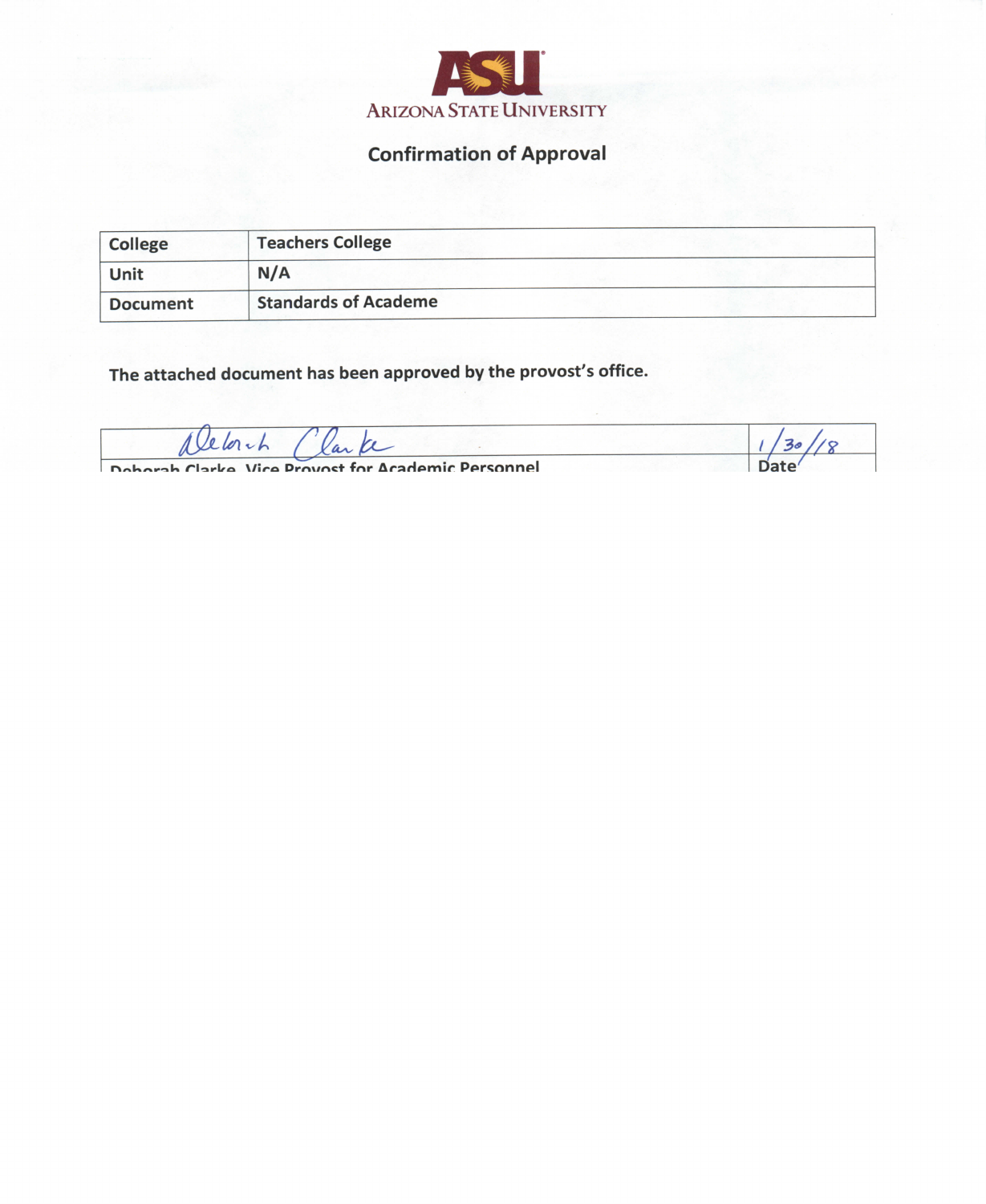

**Mary Lou Fulton Teachers College Standards of Academe**

**Approved by the faculty on May 2016 Approved by the Dean on February 13, 2017**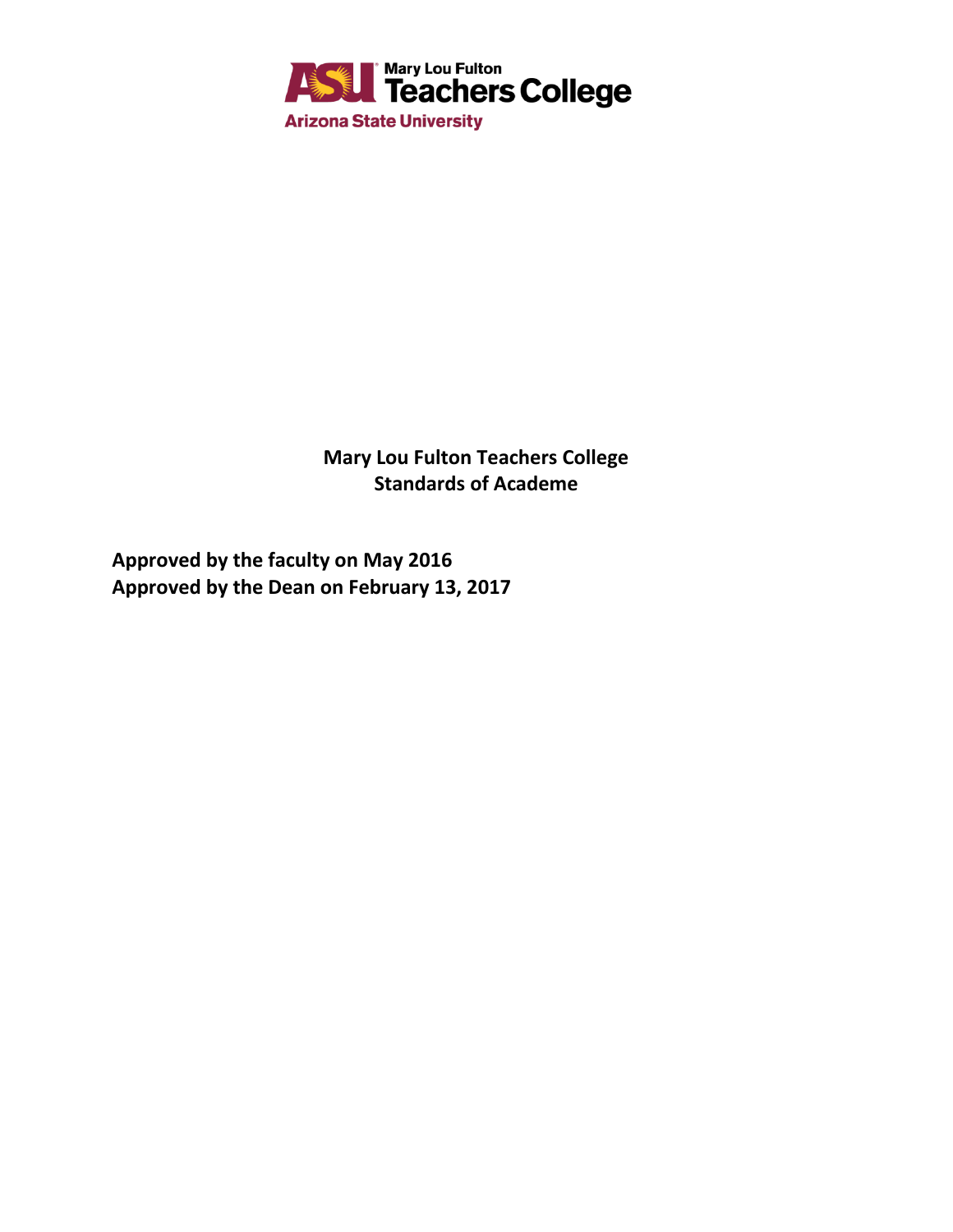# **Preamble**

This document provides an overview of the standards, criteria, and procedures to be used in faculty members' personnel reviews relative to annual performance evaluations as well as decisions on reappointment, promotion, and tenure at Arizona State University's (ASU) Mary Lou Fulton Teachers College (MLFTC). It should be understood that the specific appraisals relative to reappointment, promotion, and tenure should occur within a more general context of continuing annual performance evaluations aimed at the improvement of individual faculty members' performance over time. That is, all faculty members should maintain regular communication with college faculty and division directors concerning their goals and aspirations as per these Standards of Academe (SoAs) in the realms of scholarship, teaching, and service to the college, university, community, and the profession.

# **1.0 Purpose**

Over the course of their careers, Mary Lou Fulton Teachers College (MLFTC) tenured/tenureeligible (TTE) faculty members are expected to demonstrate excellence in scholarship, teaching, and service. Non-tenure eligible (NTE) faculty members are expected to demonstrate excellence in teaching and as appropriate service.

According to the Academic Affairs Manual (ACD) members of the faculty include all employees of the Arizona Board of Regents involved in scholarship, teaching, or service whose notice of appointment is as lecturer, senior lecturer, principal lecturer, instructor, assistant professor, associate professor, professor, Regents Professor, professor of practice, research professor, or clinical professor, or whose notice of appointment otherwise expressly designates a faculty position. Tenured or tenure-eligible (TTE) faculty members are those who are appointed as assistant professor, associate professor, or professor. Lecturer, senior lecturer, principal lecturer, instructor, clinical assistant professor, clinical associate professor, clinical professor, visiting professor, research professor, adjunct professor, professor of practice, or other such titles as may be designated by the university are referred to as non-tenure-eligible (NTE) faculty. Aspects of these standards pertain to all TTE and NTE faculty, although differences between the two groups are noted throughout the Standards of Academe (SoAs) where relevant.

The SoAs represent MLFTC's policies and procedures for recommendations regarding continued probation, promotion, tenure, sabbatical proposals, and annual performance evaluations, while serving both summative and formative purposes:

- to assess TTE/NTE faculty members' progress through the academic ranks, and
- to provide feedback to TTE/NTE faculty throughout the evaluation procedures.

Responsibilities of TTE/NTE faculty are determined by their annual goals and in consultation with their division directors. Responsibilities of NTE faculty are determined by their annual workload assignments, which often involve participating in specialized university functions (i.e., service). NTE faculty are expected to meet the same qualities of teaching and (where appropriate) service described in the SoAs for all MLFTC faculty, although the quantity of teaching and service may vary according to individual annual workload assignments.

See also: ACD 505–[02: Faculty Membership, Appointment Categories, Ranks, and Titles,](http://www.asu.edu/aad/manuals/acd/acd505-02.html) [ACD](http://www.asu.edu/aad/manuals/acd/acd505-03.html)  505–[03: Academic Professional Status, Ranks, Titles, and Appointment Categories](http://www.asu.edu/aad/manuals/acd/acd505-03.html)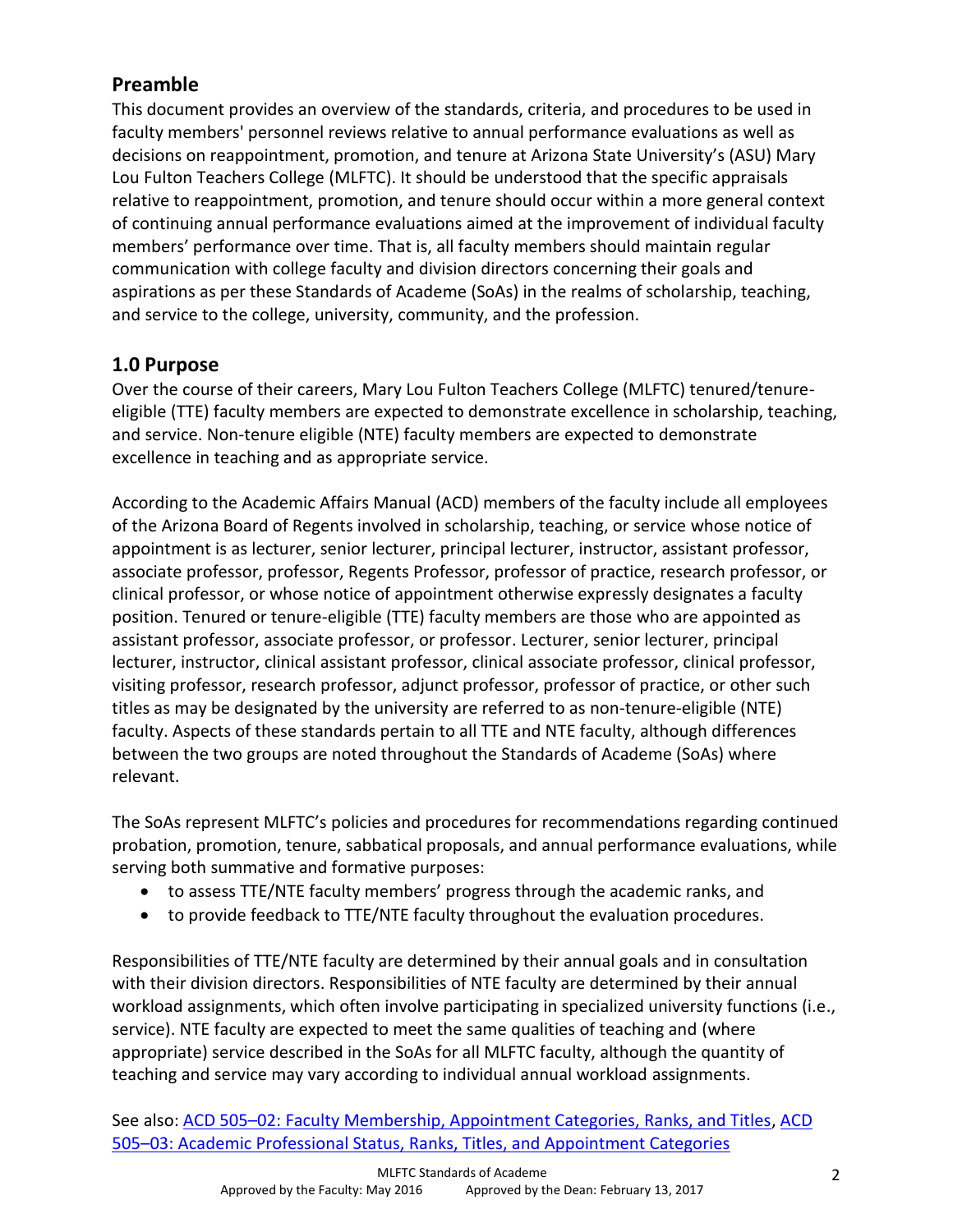#### **Academic Affairs Manual (ACD)**

The [Academic Affairs Policies and Procedures Manual \(ACD\)](http://www.asu.edu/aad/manuals/acd/index.html) provides information for ASU faculty members and academic professionals and their administrators on academic organizations, governance, personnel, and programs. ACD information applies directly to faculty members, faculty members with administrative appointments, academic professionals, and academic professionals with administrative appointments.

In the event that these SoAs are unclear or silent on matters that pertain to policies and procedures, TTE/NTE faculty members should defer to ACD, as ACD takes precedence over the college's SoAs.

See also [ACD 002: Definitions](https://www.asu.edu/aad/manuals/acd/acd002.html) for all commonly used terms and definitions.

### **Arizona Board of Regents (ABOR) Policy Manual**

The [Arizona Board of Regents \(ABOR\) Policy Manual](https://www.azregents.edu/board-committees/policy-manual) constitutes the complete and official body of policies for the governance and operation of the Arizona University System, and takes precedence over the Academic Affairs Manual and the SoAs.

## **2.0 Procedures**

This section discusses the procedures for each personnel action in Mary Lou Fulton Teachers College (MLFTC).

#### **2.1 Annual Goals**

On or before December 31st at the end of every academic year, all tenured/tenure-eligible (TTE) and non-tenure eligible (NTE) faculty members must recommend to their division director annual goals for the coming year. The recommended annual goals must include goals in scholarship (as aligned with sections 3.0, only for TTE faculty), teaching and (where appropriate) service (as aligned with sections 4.0 and 5.0 in the SoAs respectively), as well as suggested indicators of success for each stated goal. Recommended goals should be appropriate to the terms of the faculty member's annual workload assignment, and aligned with the SoAs.

Division directors have the final authority on determining acceptable goals, and the division director's approval of annual goals is based on the degree to which faculty members' proposed goals align with the SoAs and reflect allocation of effort that is in alignment with division and college goals. Faculty members are encouraged to work closely with their division director on setting goals, but the division director has the ultimate responsibility of determining those goals. Once approved, the division director will sign the faculty member's goals, keep them on file, and return a signed/approved copy to the faculty member.

Faculty members must also indicate how they addressed their goals at the end of every year as part of their annual performance evaluation (see Section 2.2).

See also [ACD 506-10: Annual Evaluations of Faculty](http://www.asu.edu/aad/manuals/acd/acd506-10.html)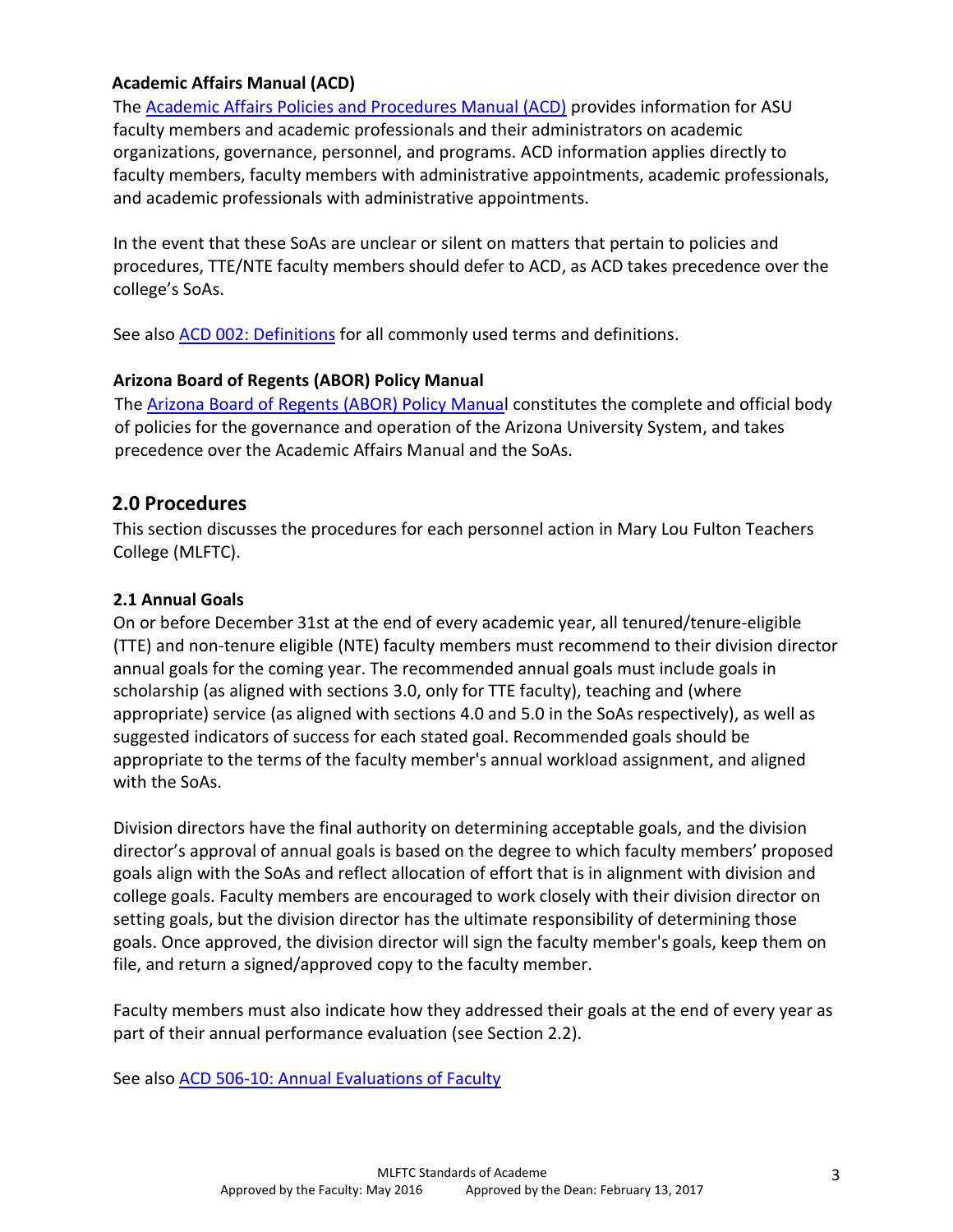## **2.2 Annual Performance Evaluation**

In compliance with ABOR and ASU's Academic Affairs Manual (ACD) procedures, on or before the last Monday of January all tenured/tenure eligible (TTE) and non-tenure eligible (NTE) faculty members must submit to the division director a portfolio for their annual performance evaluation of the previous year. This portfolio is to contain:

- Annual Goals approved and signed for the year under review.
- Division Director Evaluations (as available) from up to two years prior.
- Annotated Vitae Supplement (AVS) including information for the current year and two years prior (or for as many years the faculty member has been employed in the college) in the area of scholarship (NTE faculty members are exempt).
- Personal Statement highlighting achievements, for the annual review year only, in scholarship (NTE faculty members are exempt), teaching, and as appropriate service.

The TTE and NTE Personnel Evaluation Committees (PECs) evaluate the portfolio and assign ratings for scholarship (NTE faculty are exempt), teaching, service, and overall performance using the scale below. Thereafter, the PECs in their advisory roles, forward their scores and written comments (in particular support of junior faculty members), rationales for the assignment of the ratings (if applicable), and collegial notes (if applicable) to the division directors for review. The division directors then evaluate each faculty member's portfolio, the recommendations advanced by the PECs, and assign the final ratings for scholarship (NTE faculty exempt), teaching, service, and overall performance using the same scale.

- 5 = Position responsibilities exceeded in a sustained and outstanding manner.
- 4 = Position responsibilities exceeded.
- 3 = Position responsibilities fulfilled.
- 2 = Position responsibilities marginally fulfilled.
- 1 = Unsatisfactory Position responsibilities not fulfilled.

Copies of the evaluations from the PEC and from the division director are filed and forwarded to the faculty member after the procedure is complete.

Note that the accumulation of each year's annual performance review is not a guarantee of a favorable or adverse tenure and promotion decision. While annual performance evaluations address a specific period of performance, promotion and tenure decisions are more comprehensive, taking into account a faculty member's entire career. Promotion and tenure evaluations also include evaluations by external reviewers that are both retrospective and prospective.

See also ACD 506–[01: Faculty Status;](http://www.asu.edu/aad/manuals/policyarchives/ACD/July2003/acd506-01.html) ACD 506–[04: Tenure;](http://www.asu.edu/aad/manuals/acd/acd506-04.html) ACD 506–[05: Promotion\)](http://www.asu.edu/aad/manuals/policyarchives/ACD/Mar2008/acd506-05.html).

## **2.3 Continued Probation**

A recommendation for continued probation is based on a tenure-track faculty member's cumulative accomplishments. The recommendations for continued probation by the tenured/tenure track (TTE) Personnel Evaluation Committee (PEC) and division directors should be made on the basis of accomplishments by the faculty member in keeping with the Standards of Academe (SoAs) and appropriate for continued probation. The faculty members' record of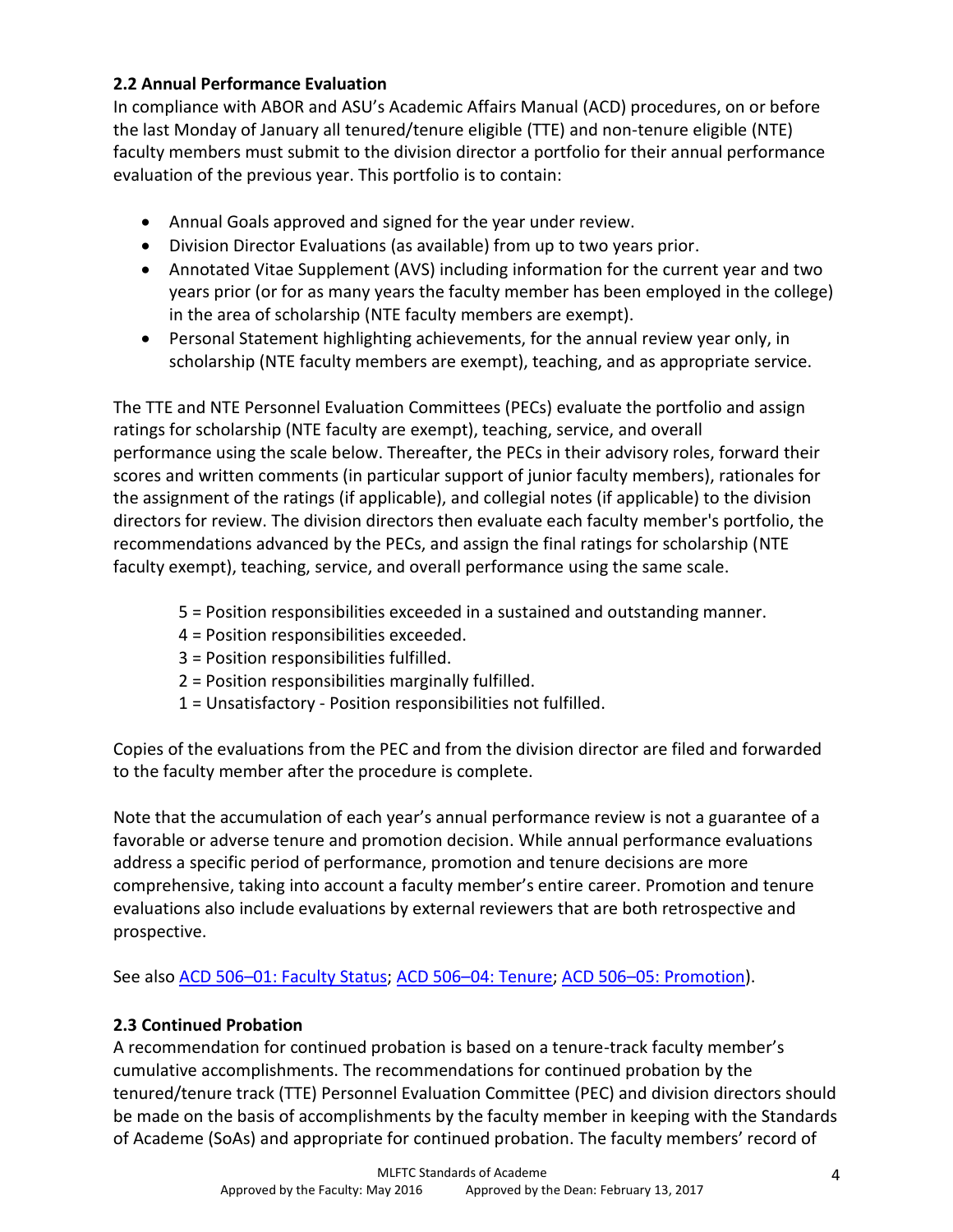achievement in scholarship, teaching, and service must forecast continued high levels of accomplishment in these three areas over an academic career.

See the University Provost's ["Personnel Processes](https://provost.asu.edu/academic-personnel/personnel-processes) " site and look under Faculty Process Guides for more information. See also ACD 506–[03: Faculty Probationary Appointments](http://www.asu.edu/aad/manuals/acd/acd506-03.html)

### **2.4 Promotion and Tenure of Tenured/Tenure-Track (TTE) Faculty**

In compliance with ABOR and ASU's Academic Affairs Manual (ACD) procedures, tenured and tenure-eligible (TTE) faculty members have the opportunity to submit a portfolio for promotion. The recommendation for tenure should be made on the basis of accomplishment in scholarship, teaching, and service as delineated in the Standards of Academe (SoAs). The record must be consistent and forecast continued accomplishment. The recommendation for promotion to associate professor must include a recommendation for tenure. Similarly, a recommendation for tenure must include a recommendation for promotion.

Tenure is recommended in the context of college, division, and programmatic needs, and on the basis of excellence and the anticipation of continued excellence. The provost is responsible for promulgating the overall institutional processes for review of faculty members for promotion and tenure. In the event of any direct conflict between the processes described herein for promotion and tenure and those processes declared by the provost's office, the latter process statements are to take precedence over those described herein.

In addition, the recommendation for promotion with tenure must never be made on the basis of time in rank. Granting promotion with tenure signifies that a TTE faculty member is expected to continue to produce high levels of performance in scholarship, teaching, and service as further specified in the SoAs.

In terms of review procedures, by the date specified on the Schedule of Academic Personnel Actions of the academic year in which the candidate is to submit his/her papers for review for promotion with tenure, the candidate must submit the names, titles, and contact information of 10 external reviewers to provide external letters that will inform the college's and university's evaluation process thereafter. The dean, in consultation with the division director, selects and solicits five peer reviewers from the list submitted who reside outside the university. The dean, in consultation with the division director, also solicits five additional confidential reviewers and their written reviews. This process will yield a total of ten external reviewers. The identity of the external reviewers is to remain confidential. In addition, the candidate is not to have any contact with the reviewers the college solicits or the faculty member recommends during the evaluation process, as all contact with potential reviewers is to occur only by the dean, in consultation with the division director.

Once the candidate submits all information to the college, the initial review of each candidate's portfolio is made by the TTE Personnel Evaluation Committee (PEC), which prepares a written report, that outlines the candidate's strengths and weaknesses in relation to the SoAs, and that also provides a recommendation for or against continued promotion along with reasons for this recommendation. The vote of the committee must be indicated in the written report. If the PEC's vote for promotion with tenure is not unanimous, the report should reflect these judgments and provide both majority and minority opinions. This written report should be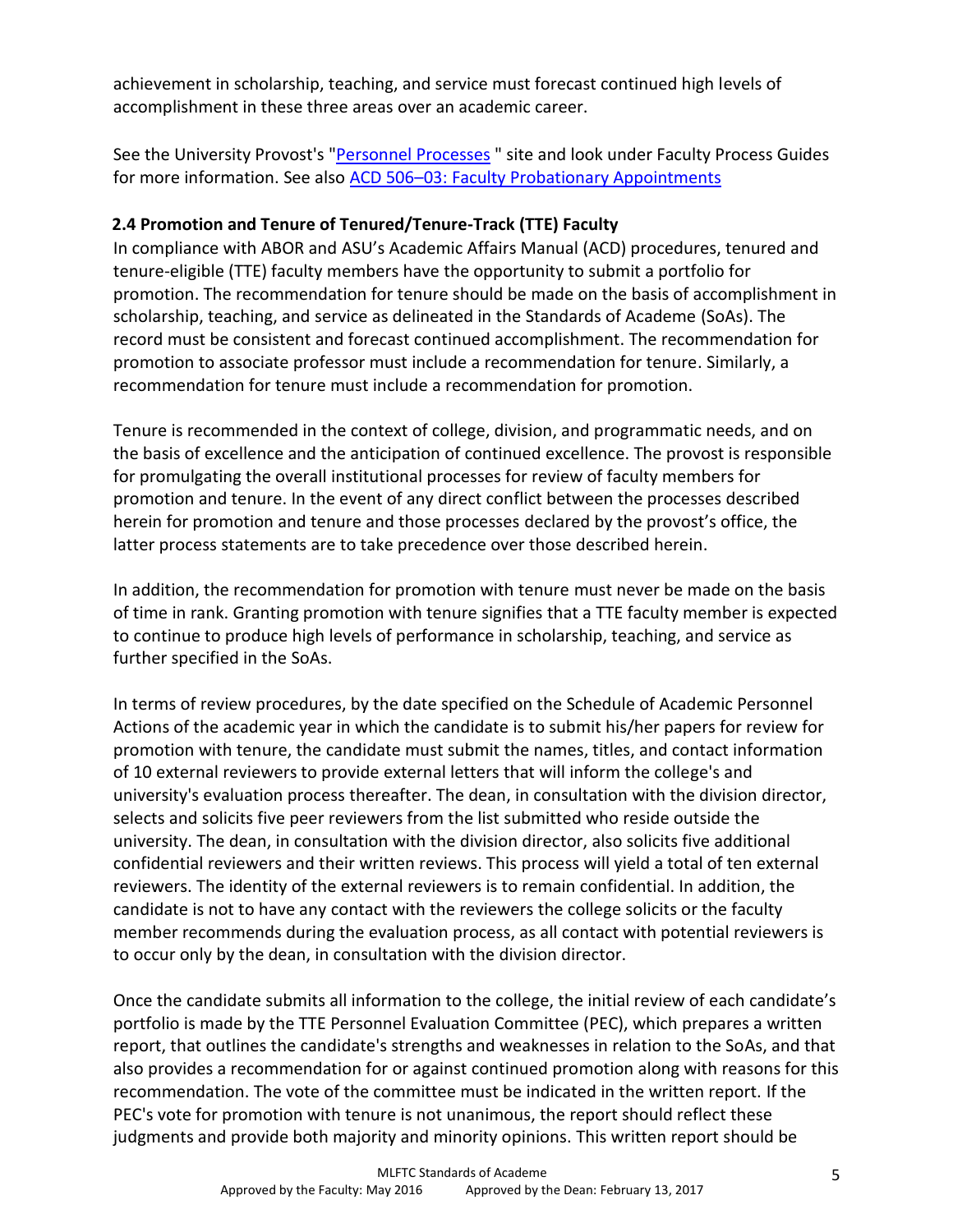reviewed and discussed by the entire committee prior to being signed by the PEC and sent to the appropriate division director. The division director then conducts his/her own review of the candidate's portfolio and prepares a report that outlines the candidate's strengths and weaknesses in relation to the SoAs and that also provides a recommendation for or against promotion with tenure along with the reasons for this recommendation. The division director then forwards to the dean his/her report along with that of the PEC for the faculty member undergoing the promotion with tenure review. The dean provides an evaluation and forwards the promotion and tenure portfolio, which includes these recommendations, to the Office of the Executive Vice President and Provost of the University for a final decision.

See also ACD 506–[01: Faculty Status;](http://www.asu.edu/aad/manuals/policyarchives/ACD/July2003/acd506-01.html) ACD 506–[04: Tenure;](http://www.asu.edu/aad/manuals/acd/acd506-04.html) ACD 506–[05: Promotion](http://www.asu.edu/aad/manuals/policyarchives/ACD/Mar2008/acd506-05.html)

## **2.5 Promotion of Non-Tenure-Eligible (NTE) Faculty**

In compliance with ABOR and ACD procedures, Non-Tenure-Eligible Faculty (NTE) Faculty members seeking promotion submit a portfolio that provides convincing evidence of accomplishments in the areas of teaching and service. The recommendation for promotion should be made on the basis of accomplishment in teaching and (as appropriate) service as delineated in the Standards of Academe (SoAs) and appropriate MLFTC Promotion Criteria for Fixed-term Faculty. The record must be consistent and forecast continued accomplishment. In addition to demonstrating accomplishment in teaching and service, the NTE faculty member must also demonstrate academic leadership and work that has had a demonstrable impact and has received recognition.

Lecturers can seek promotion to senior or principal lecturer and clinical assistant professors can seek promotion to clinical associate or full professor. NTE faculty who are considering seeking promotion should initiate the process by speaking to the dean and their division director by the date specified on the Schedule of Academic Personnel Actions, and familiarize themselves with the promotion process and university's portfolio submission requirements outlined within the provost's promotion and tenure guidelines.

NTE faculty members seeking promotion submit a portfolio to the dean, who forwards it to the chair of the Personnel Evaluation Committee (PEC) for NTE Faculty for review. The NTE PEC prepares a written report that outlines the candidate's strengths and weaknesses in relation to the SoAs, and that also provides a recommendation for or against promotion along with reasons for this recommendation. The vote of the committee must be indicated in the written report. If the committee's vote for promotion is not unanimous, the report should reflect these judgments and provide majority and minority opinions. This written report should be reviewed, discussed, and signed by the entire committee prior to placing it in the faculty member's file.

The chair of the committee then forwards this report to the division director, who conducts her/his own review of the candidate's portfolio and prepares a report that outlines the candidate's strengths and weaknesses in relation to the SoAs, and that also provides a recommendation for or against promotion along with the reasons for this recommendation. The division director forwards to the dean her/his report along with that of the NTE PEC for the non-tenure eligible faculty member undergoing a promotion review.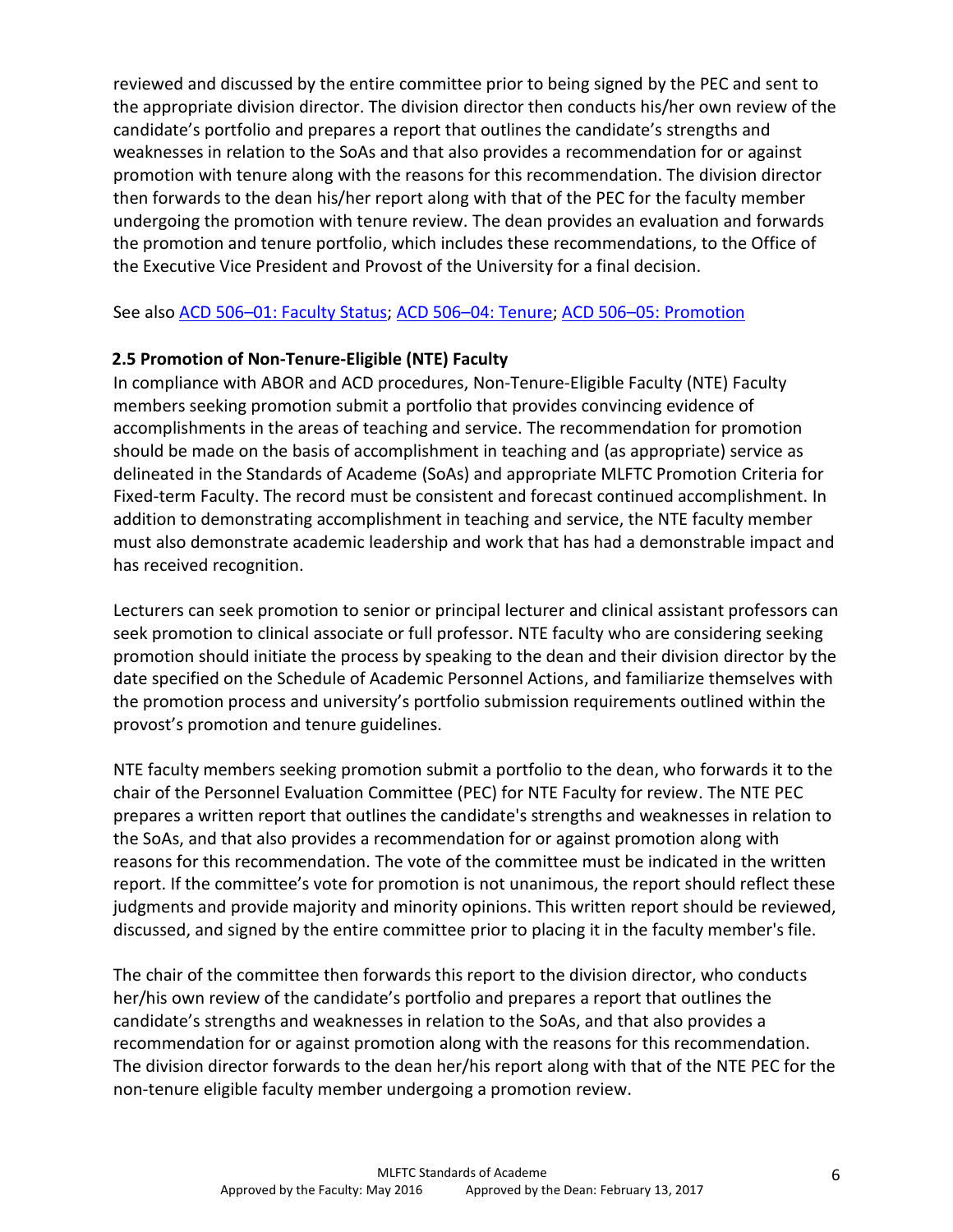The portfolio must include confidential written reviews from two internal reviewers. The internal reviewers should be at a rank higher than that of the candidate. One of the internal reviewers must be from the same area of expertise (e.g., elementary education, special education) as the candidate seeking promotion. The other reviewer must be from outside the candidate's area of expertise. The dean chooses one internal reviewer. The dean also chooses the second from a list of 3-5 names of eligible internal reviewers submitted by the candidate to evaluate and report on the candidate's teaching and service, and provide supplemental information to the portfolio in this evaluation process.

The division director and the PEC for NTE Faculty will consider all information presented in the faculty member's portfolio and information from reviewers. In the case where additional information is needed, the division director and/or committee chair will make a request to the Dean for such information and, if provided, it will then become part of the faculty member's portfolio.

Additional information may be requested. Please see the University Provost's ["Personnel](https://provost.asu.edu/academic-personnel/personnel-processes)  **[Processes](https://provost.asu.edu/academic-personnel/personnel-processes)** " site and look under Faculty Process Guides for more information on file requirements.

See also ACD 506–01: [Faculty Status;](http://www.asu.edu/aad/manuals/policyarchives/ACD/July2003/acd506-01.html) ACD 506–[05: Promotion](http://www.asu.edu/aad/manuals/policyarchives/ACD/Mar2008/acd506-05.html)

## **2.6 Sabbatical Leave**

In compliance with Arizona Board of Regents (ABOR) and Academic Affairs Manual (ACD) procedures, tenured/tenure-eligible (TTE) faculty members who wish to petition for a sabbatical leave should consult with the dean about their eligibility. The awarding of sabbatical leave is dependent on the faculty member's current status and quality of the sabbatical proposal; the availability of division, college, and university resources; and the teaching, scholarship, and service needs of the division, college, and university. Eligibility is not a guarantee that a sabbatical leave will be awarded. But if it is determined that the faculty member is eligible, then the faculty member must prepare and submit a sabbatical application and request in accordance with university guidelines. This application is to be submitted to the dean.

Please see the University Provost's ["Personnel Processes](https://provost.asu.edu/academic-personnel/personnel-processes)" site and look under Faculty Process Guides for more information. See also [ACD 705: Sabbatical Leave](https://www.asu.edu/aad/manuals/acd/acd705.html)

# **2.7 Post-Tenure Review**

The awarding of tenure comes with both the privilege to extend and expand one's work in new directions, and the responsibility for continued excellence in scholarship, teaching, and service. The central purpose of the post-tenure process is to monitor and recognize this continued excellence. The annual performance evaluation constitutes the post-tenure review for tenured faculty. The division director's final report on each tenured faculty member shall take into account the division director's prior two (or only one if that is all that is available) annual reviews of that faculty member.

Please see the University Provost's ["Post-Tenure Review Process"](https://provost.asu.edu/policies/procedures/p7.html) site for more information. See also ACD 506-[11: Post-Tenure Review](https://www.asu.edu/aad/manuals/acd/acd506-11.html)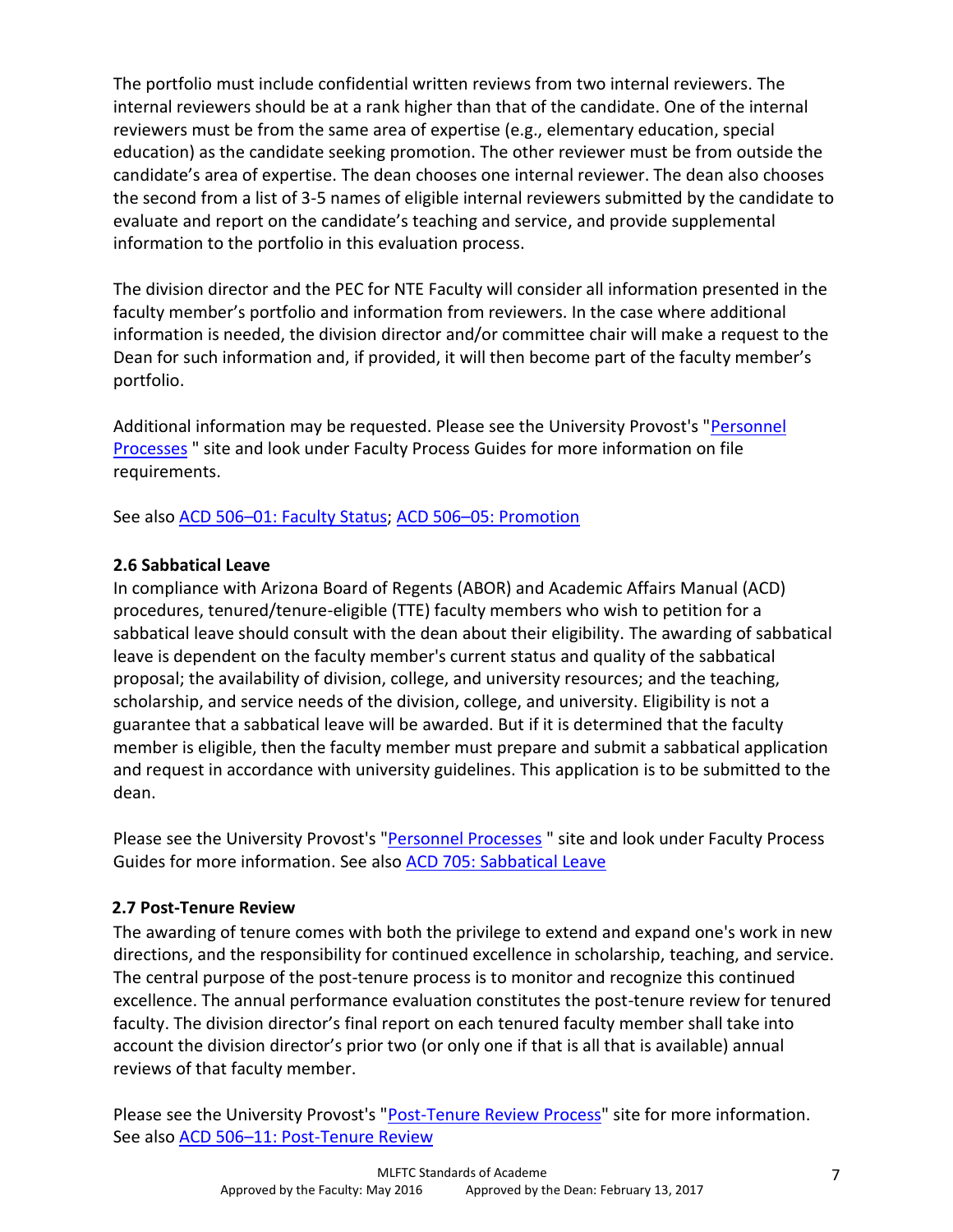#### **2.8 Promotion to Full Professor**

The Provost's office is responsible for promulgating the overall institutional processes for review of requests by faculty members for promotion to the rank of full professor. In the event of any direct conflict between the processes described herein for promotion to the rank of full professor and those processes promulgated by the Provost's office, the latter process statements are controlling.

Any tenured associate professor has the opportunity to submit a portfolio for promotion to full professor. Promotion to full professor is the highest recognition that Mary Lou Fulton Teachers College (MLFTC) may recommend for faculty members who have demonstrated excellence in the areas of scholarship, teaching, and service.

The evidence presented in requesting promotion to full professor should clearly demonstrate continued significant contributions in each of these three areas (see also Sections 3.2, 4.2, and 5.2 of these Standards of Academe (SoAs). In addition, the faculty member must show evidence of academic leadership and work that has had a demonstrable national/international impact and has received national/international recognition through external validation at the national level (see Sections 3.3, 4.3, and 5.3). Thus, the candidate for this level of promotion should have achieved a degree of professional stature and be recognized as making a significant contribution to high-quality and high-impact scholarship in the college and the profession at large.

In terms of review procedures by the date specified on the Schedule of Academic Personnel Actions of the academic year in which the candidate is to submit his/her dossier for review for promotion to full professor, the candidate must submit the names, titles, and contact information of 10 external reviewers to provide external letters that will inform the college's and university's evaluation process thereafter. The dean, in consultation with the division director, selects five peer reviewers from the list submitted who reside outside the university. The dean, in consultation with the division director, also solicits five additional confidential reviewers and their written reviews. This process yields a total of ten external reviewers. The identity of the external reviewers is to remain confidential. In addition, the candidate is not to have any contact with the reviewers the college solicits or the faculty member recommends during the evaluation process, as all contact with potential reviewers is to occur only by the dean, in consultation with the division director.

By the date specified on the Schedule of Academic Personnel Actions of the same academic year, each faculty member must submit a portfolio to the dean that aligns with that which is required by the University Office of the Provost. Once the candidate submits all information to the college, the initial review of each candidate's portfolio is made by the Personnel Evaluation Committee (PEC), which prepares a written report that outlines the evaluation in relation to the SoAs and that also provides a recommendation for promotion to full professor with reasons for this recommendation. The vote of the committee must be included in the written report. If the PEC's vote is not unanimous, the report should reflect these judgments and provide both majority and minority opinions. This written report should be reviewed and discussed by the entire committee prior to being signed by the PEC and sent to the appropriate division director. The division director then conducts his/her own review of the candidate's portfolio and prepares a report that outlines the evaluation in relation to the SoAs and that also provides a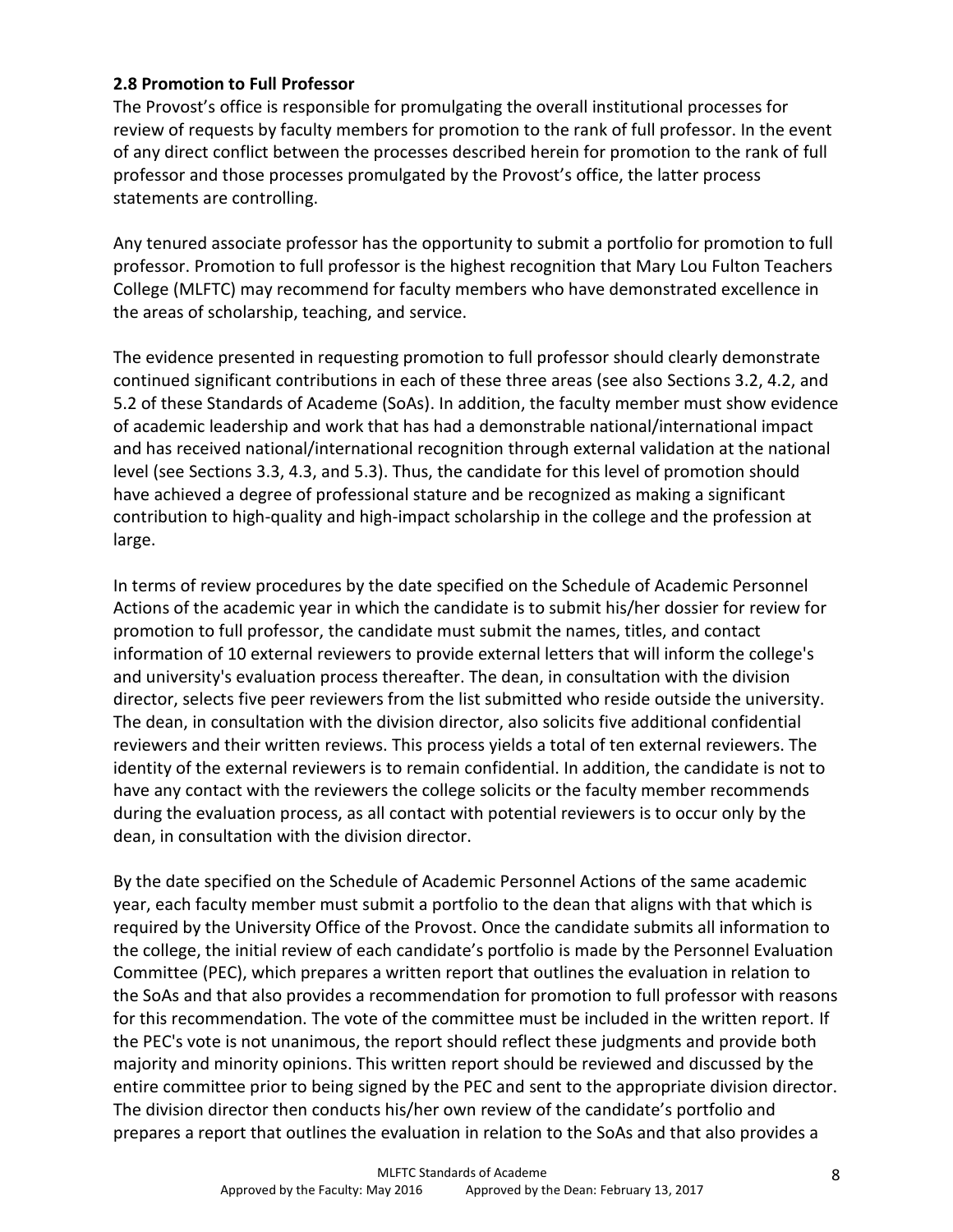recommendation for or against promotion to full professor with the reasons for this recommendation. The division director then forwards to the dean his/her report along with that of the PEC for the faculty member undergoing the review. The dean provides an evaluation and, if deciding on promotion to full professor, forwards this recommendation to the Office of the Executive Vice President and Provost of the University for a final review and decision.

While the procedure for promotion to full professor is principally the same as that for promotion to associate professor, only full professors may participate in the college-level review process. If the current PEC does not include members who are all full professors, the dean shall assemble the needed cadre of full professors from within the college, on an ad-hoc basis to complete the review.

Please see the University Provost's ["Promotion and Tenure"](https://provost.asu.edu/promotion_tenure) site for more information. See also ACD 506–[01: Faculty Status;](http://www.asu.edu/aad/manuals/policyarchives/ACD/July2003/acd506-01.html) ACD 506–[05: Promotion](http://www.asu.edu/aad/manuals/policyarchives/ACD/Mar2008/acd506-05.html)

# **3.0 Scholarship**

## **3.1 Guiding Principles**

Scholarship in the Mary Lou Fulton Teachers College (MLFTC) reflects the range of theoretical perspectives, disciplinary and interdisciplinary backgrounds, interests, and contributions of the faculty members of the college and is broadly defined. All tenured/tenure-eligible (TTE) faculty members are expected to develop and maintain active, sustained, and reasonably focused programs of scholarship. TTE faculty members are expected to demonstrate scholarly productivity through high quality contributions and share their scholarship with the wider academic, educational, and professional communities. In addition, TTE faculty members are expected to contribute to strengthening the connections between their research agendas with their teaching and service activities/portfolios. All non-tenure eligible faculty (NTE) are exempt from participating in and/or contributing in the area of scholarship.

Scholars in education pursue a variety of aims across a range of scholarly and other communities (e.g., local, regional, national, international). For example, scholarly contributions may be empirical, conceptual, methodological, pedagogical, and/or theoretical in nature. Scholars can foster connections among existing knowledge bases within and/or across disciplines to provide new understandings and insights. Scholars can also engage in reflective action and leadership that applies current knowledge to address significant problems in the field, or engage in the critical examination of teaching and learning to facilitate innovative and effective educational practices.

## **3.2 Evaluation Criteria**

Regardless of focus (e.g., empirical, conceptual, methodological, pedagogical, and/or theoretical), the key criteria for evaluating scholarly contributions should be demonstrated, sustained evidence of impact and external validation. All TTE faculty are accordingly expected to produce scholarly contributions commensurate in quantity and quality comparable to similarly ranked faculty members in MLFTC's aspirational peer colleges and universities (see [S](https://sites.google.com/site/mlftcsoarevision/7-0-aspirational-peers)ection 6.0 for college and university peers).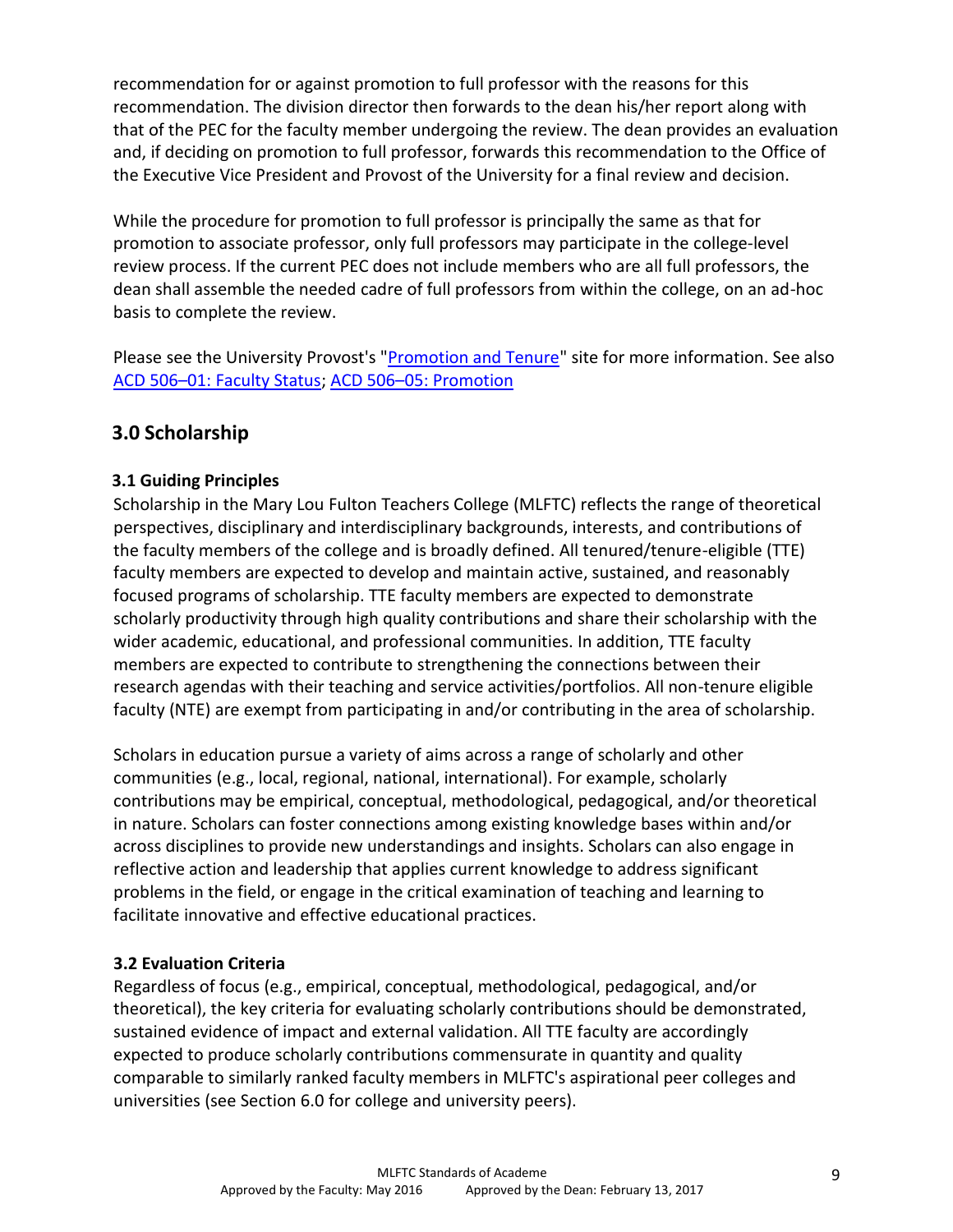Examples of scholarly contributions include but are not limited to:

- Peer-reviewed publications (e.g., journal articles, book chapters, conference proceedings)
- Editorially-reviewed publications (e.g., journal articles, book chapters, conference proceedings, policy briefs, professional development resources)
- Books (e.g., solo-authored, co-authored, edited)
- Conference presentations (e.g., peer-reviewed, invited, keynote)
- Research grants (e.g., internal, external)
- Developmental grants (e.g., sponsored projects, teaching, professional development)
- Digital media (e.g., blogs, software applications, courseware, video production)

*5 - Responsibilities of the position exceeded in a sustained and outstanding manner* To attain a rating of 5, the faculty member would have had ratings of 4 (or 5) for each of the past two years and the rating for this year must be sufficient to warrant a rating of 5. An exceptional record of accomplishments that reflects impact, influence or contribution to the field would have included, but not be limited to, published works, including refereed research and/or professional articles, books, book chapters, textbooks, monographs, funded and unfunded grants, refereed conference presentations (possibly with published proceedings and/or abstracts); and/or other scholarly work, such as editorship for a refereed journal, and a record of involvement in policy development, and/or change. A positive scholarly trajectory would be clearly evident. Finally, the attainments for the year should have been consistent with stated goals for the period.

### *4 - Responsibilities of the position exceeded*

To attain a rating of 4, the faculty member would have demonstrated considerable attainments. An excellent record of accomplishments that reflects impact, influence or contribution to the field would have included, but not be limited to, published works, including refereed research and/or professional articles, books, book chapters, textbooks, monographs, funded and unfunded grants, refereed conference presentations (possibly with published proceedings and/or abstracts); and/or other scholarly work, such as editorship for a refereed journal, and a record of involvement in policy development, and/or change. Convincing evidence of scholarly trajectory would also have been provided. Finally, the attainments for the year should have been consistent with stated and agreed upon goals for the period.

### *3 - Responsibilities of the position fulfilled*

To attain a rating of 3, the faculty member would have demonstrated clear attainments. An acceptable record of accomplishments that reflects impact, influence or contribution to the field would have included, but not be limited to, published works, including refereed research and/or professional articles, books, book chapters, textbooks, monographs, funded and unfunded grants, refereed conference presentations (possibly with published proceedings and/or abstracts); and/or other scholarly work, such as editorship for a refereed journal, and a record of involvement in policy development, and/or change. Convincing evidence of scholarly trajectory would also have been provided. Finally, the attainments for the year should have been consistent with stated and agreed upon goals for the period.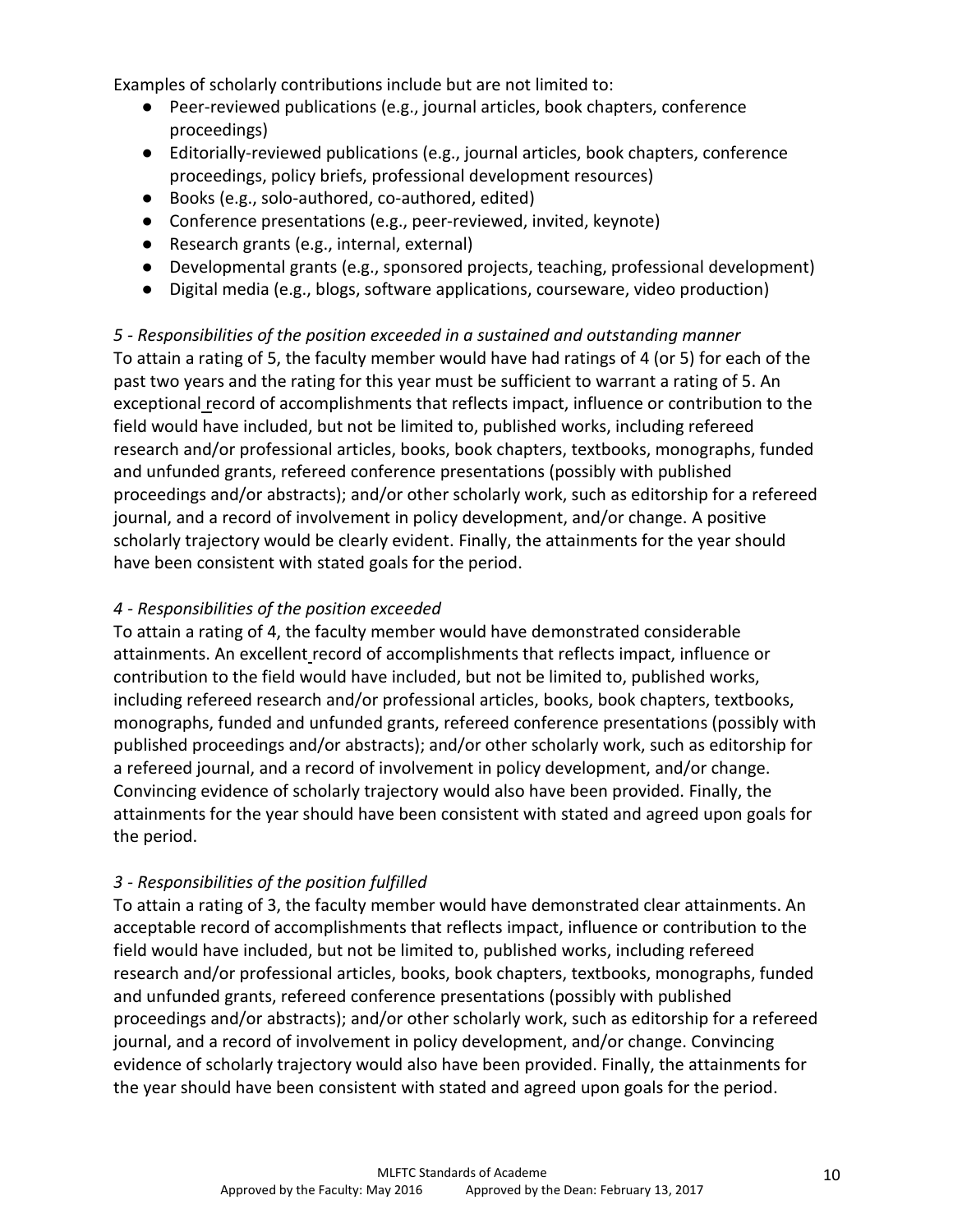### *2 - Responsibilities of the position marginally fulfilled*

To attain a rating of 2, the faculty member would report a modest record of published works that reflects impact, influence or contribution to the field that includes refereed research and/or professional articles; books, book chapters, textbooks, monographs, funded and unfunded grants, refereed conference presentations/published (possibly with published abstracts and/or proceedings); and/or other scholarly work, such as editorship for a refereed journal, and a record of involvement in policy development, and/or change. The demonstrated record would have provided little convincing evidence of a positive scholarship trajectory. The scholarly work would have been minimal in quantity and quality. Finally, the attainments for the year may not have been entirely consistent with the stated and agreed upon goals for the period.

## *1 - Unsatisfactory—Responsibilities of the position not fulfilled*

To attain a rating of 1, the faculty member would have demonstrated minimal or no scholarly productivity of any kind and would have provided no convincing evidence of a positive scholarship trajectory. Published, refereed research and/or professional articles; books, book chapters, textbooks, monographs, funded and unfunded grants, refereed conference presentations (possibly with published proceedings and/or abstracts); or other scholarly work, such as editorship for a refereed journal, and a record of involvement in policy development, and/or change would have been absent, or so minimal as to not have demonstrated progress toward scholarly attainment. Finally, the attainments for the year would not have been consistent with stated and agreed upon goals for the period.

For MLFTC reviews specific to promotion with tenure, given the wide variety in faculty members' portfolios that MLFTC encourages and expects, it is difficult to specify the exact quantity of scholarly contributions necessary for a faculty member to be granted tenure and promotion after the usual probationary period. Portfolios should contain a range of scholarly contributions that evidence excellence, impact (e.g., article-level-metrics, journal-levelmetrics, external citations, reviews, awards/distinctions), and academic leadership and collaboration. Please note that historically during promotion/tenure reviews, peer-reviewed publications are preferred both internally and externally. Please also note that indicators of excellence, impact, and academic leadership and collaboration should be appropriate to one's scholarly area of inquiry. In any collaborative work, the scholarly effort of the individual being evaluated must be articulated.

External validation and evidence of excellence and impact are most persuasive when provided by expert external reviewers who can provide disinterested judgments. These external reviewers must be university professors at higher ranks from peer institutions, who would likely have similar roles as scholars and/or teacher educators.

Note: A faculty member seeking promotion with tenure is expected to demonstrate excellence and the promise of continued excellence during the faculty member's probationary period at ASU. Demonstrated excellence prior to becoming a faculty member at ASU is acknowledged and is important, but greater emphasis will be placed on demonstrated excellence *while at ASU*.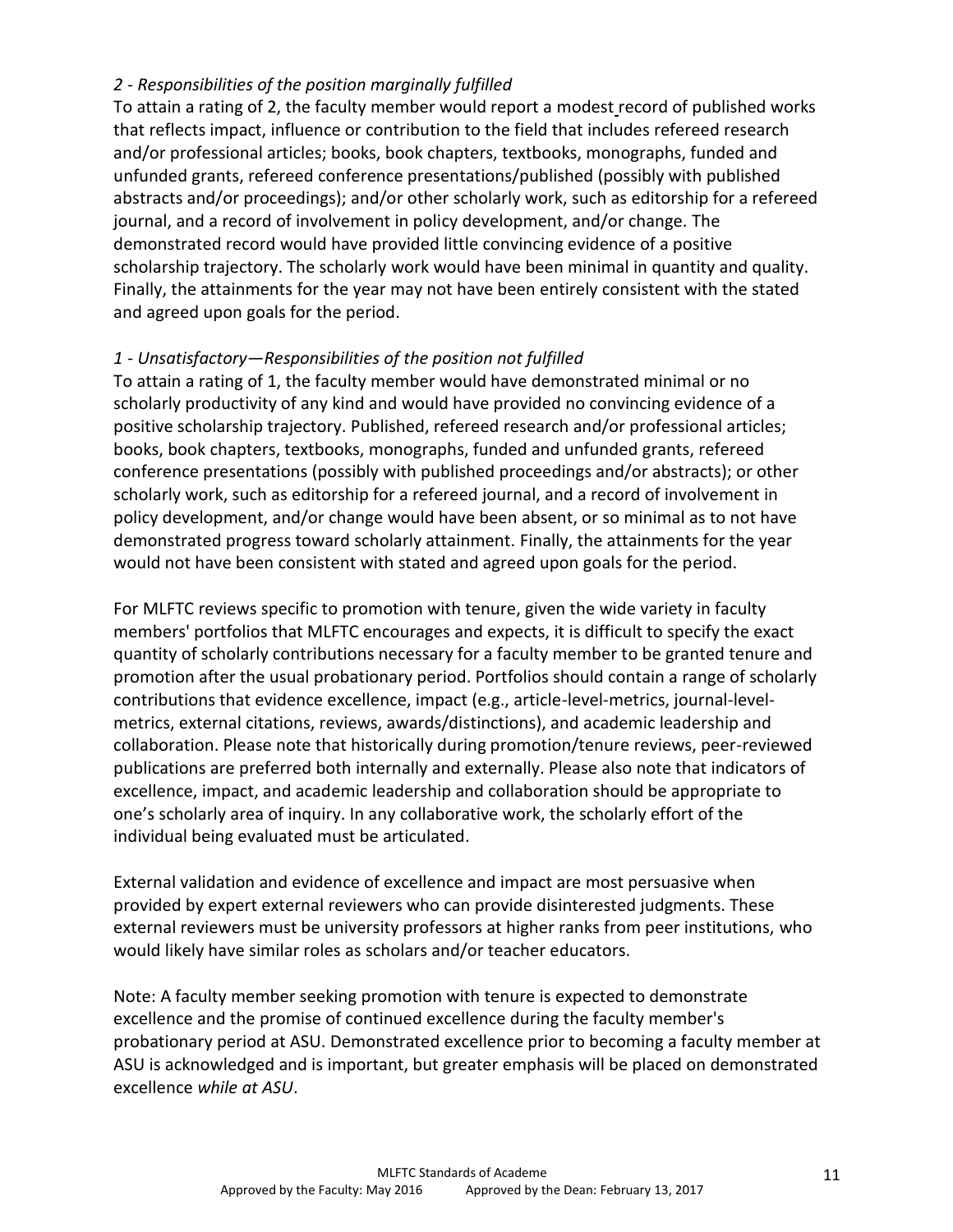## **3.3 Academic Leadership**

TTE faculty members within MLFTC are expected to be educational leaders who influence their colleagues and programs in significant scholarly ways. Academic leadership in scholarship involves activities such as tenured faculty mentoring tenure-eligible faculty in matters of scholarship, serving as editor or as an editorial board member for a research journal, serving as consultant in writing legislative proposals to develop/change policies that directly affect education, etc. Such activities should be aimed at influencing the college, the educational community of Arizona State University (ASU), the state of Arizona, the region, the nation, and/or the profession.

Note: A faculty member seeking promotion is expected to meet the SOAs currently in place when the case goes forward unless there are circumstances that qualify that another expectation should be met (e.g., the SOAs changed appreciably in the college or the faculty member was moved from one college to another in which expectations were significantly different). In such cases, differences should be discussed by the Division Director and the candidate.

See also: ACD 202-[01: Faculty Responsibilities;](https://www.asu.edu/aad/manuals/acd/acd202-01.html) ACD 506-05 - Faculty Promotion

# **4.0 Teaching**

## **4.1 Guiding Principles**

Mary Lou Fulton Teachers College (MLFTC) values challenging education programs that prepare successful and highly qualified PreK-20 teachers and professionals interested in advanced study and research leading to careers in PreK-20 education. To accomplish these goals, tenured/tenure eligible (TTE) and non-tenure eligible (NTE) faculty are expected to be committed to engaging in excellent teaching that is collaborate, innovative, and relevant to the educational challenges of the 21st century.

Teaching and instruction include, but are not limited to (see also [ACD 202-01: Faculty](https://www.asu.edu/aad/manuals/acd/acd202-01.html)  [Responsibilities\)](https://www.asu.edu/aad/manuals/acd/acd202-01.html):

- Classroom teaching
- Mentoring and advising students
- Directing student research, independent studies, theses, and dissertations
- Participating in curriculum, course, and program development
- Instructional design and technology integration
- Participating in extended education and distance, online learning
- Clinical supervision
- Instructional or pedagogical innovations appropriate to the division/college
- Assignments related to teaching (e.g., course coordination)
- Other teaching activities in the interest of the college/university as legitimate partial equivalents of class instruction given the demands upon a faculty member's time

Teaching is a complex task and warrants evaluation using multiple indicators of teaching effectiveness (see Section 4.2 for key criteria and indicators), and faculty members seeking continued probationary status, promotion, or tenure must demonstrate excellence in teaching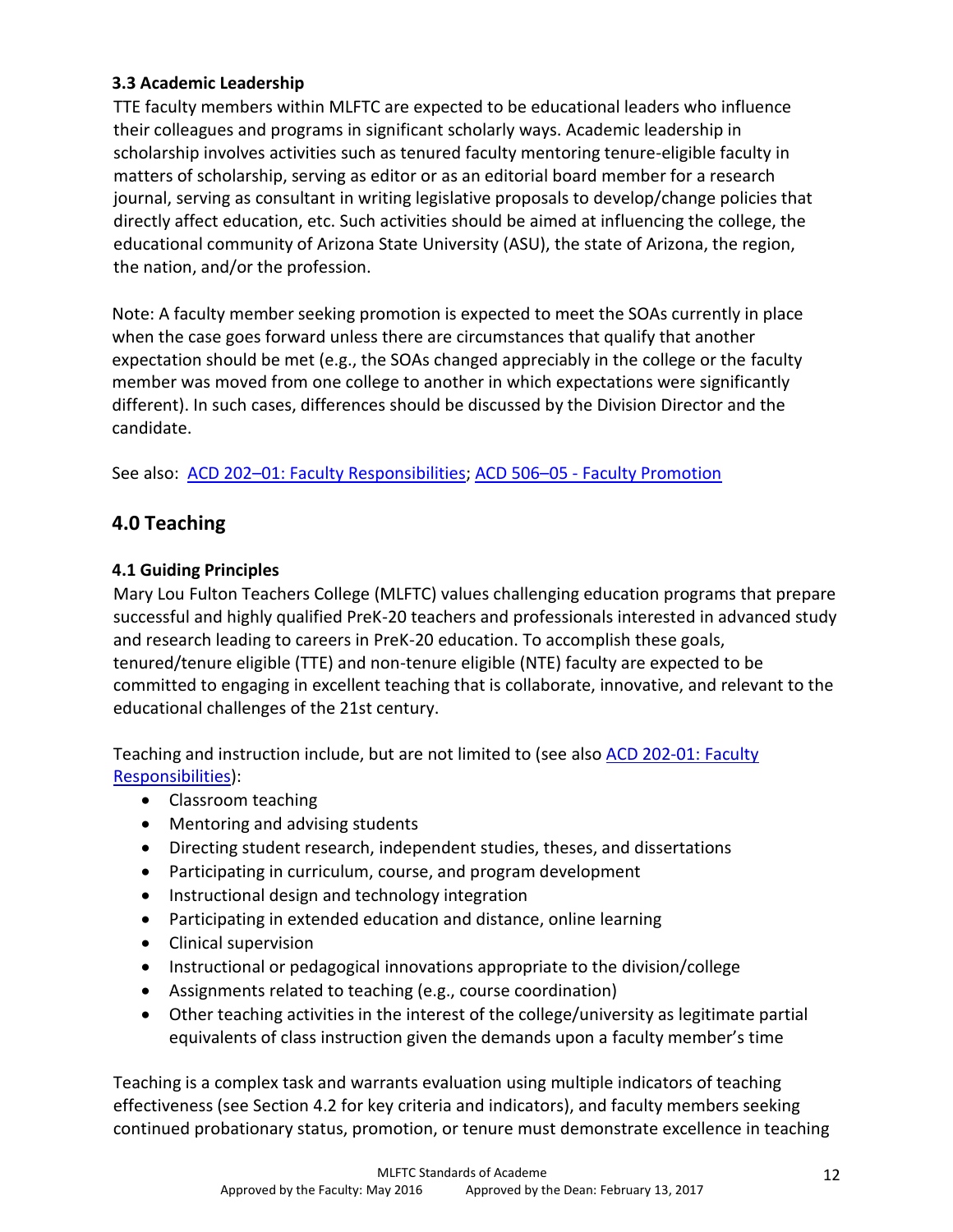as per these indicators. While MLFTC values faculty endeavors that integrate scholarship, teaching, and service in ways that lead to significant contributions across the three areas, having a sustained, excellent teaching record, is essential for recommendation for promotion or tenure.

## **4.2 Evaluation Criteria and Indicators**

Excellence in teaching and graduate student advisement are important aspects of faculty performance, especially in Mary Lou Fulton Teachers College (MLFTC). All MLFTC students deserve to experience a diversity of effective teaching styles. So as a matter of primary professional principle, all MLFTC tenured/tenure-eligible (TTE) and non-tenure eligible (NTE) faculty members should be reflective about their teaching and skillful at improving it. Effective and scholarly teaching is directly linked to productive scholarship, inasmuch as it will entail a grasp of large bodies of historical and contemporary knowledge, relating these to practical concerns, and instilling all students with the scholarly attitudes appropriate to their professions. Another aspect of teaching, which does not relate solely to enrolled students, but which is an important function nonetheless, is the persuasive interpretation of one's area of expertise to a larger professional audience and/or the public at large.

The required minimum indicators of teaching effectiveness include student/course evaluation data at or above the college average of 3.5 and peer evaluation data; however, these data alone are not sufficient to establish excellence in teaching. Faculty members must provide other indicators that illuminate the activities associated with teaching excellence including, but not limited to teaching or mentoring honors/awards, scholarship with a focus on pedagogy, participation in or facilitation of workshops on learning outcome assessment or other pedagogical topics, evidence of student success through a sequence of courses, list of student theses and dissertations mentored to completion, objective peer evaluations of teaching, evidence of student career success related to the candidate's mentoring, teaching statement or philosophy or other evidence (e.g., syllabi) determined to be appropriate by the division director. Evidence should not include student comments on evaluations.

*5 - Responsibilities of the position exceeded in a sustained and outstanding manner*

To attain a rating of 5, the faculty member would have had ratings of 4 (or 5) for each of the past two years and the rating for this year must be sufficient to warrant a rating of 5. A clear pattern of exceptional teaching would have included, but would not have been limited to peer reviews of teaching (applies to face-to-face, hybrid, and on-line courses), evidence of graduate student mentoring (if applicable), new course development, course revisions, infusion of new methods and/or technologies, evidence of refinement of teaching, development and delivery of professional development (i.e., in-service) workshops, development of new undergraduate, graduate, and/or certificate programs as appropriate/possible. Student Course Evaluation scores were consistently above the college's averages (with consideration for class size, course type, prior experience with teaching the course, etc.) across years. Finally, the attainments for the year would have been consistent with stated and agreed upon goals for the period.

### *4 - Responsibilities of the position exceeded*

To attain a rating of 4, the faculty member would have demonstrated considerable attainments. A clear pattern of excellent teaching would have included, but would not have been limited to peer reviews of teaching (applies to face-to-face, hybrid, and on-line courses),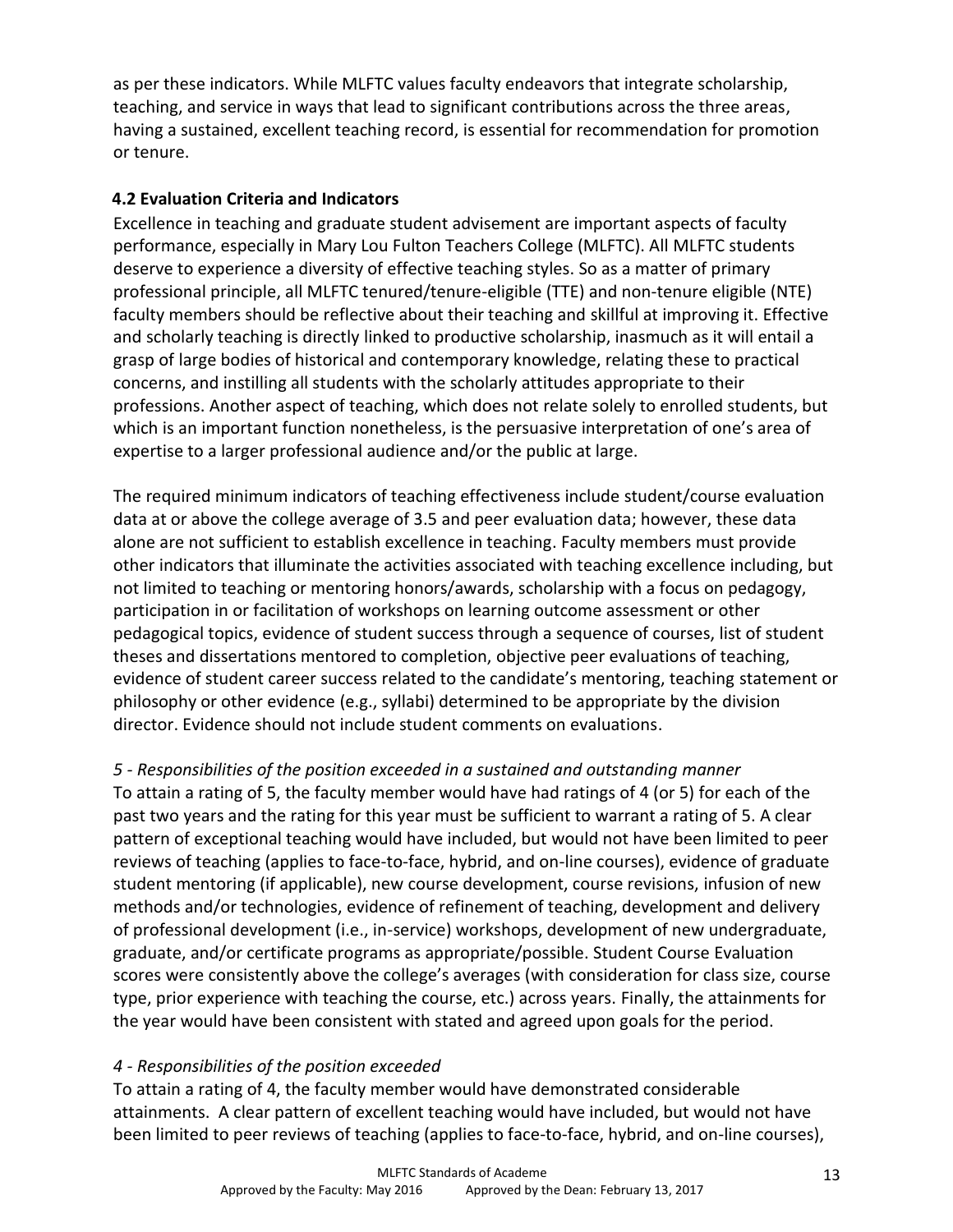evidence of graduate student mentoring (if applicable), new course development, course revisions, infusion of new methods and/or technologies, evidence of refinement of teaching, development and delivery of professional development (i.e., in-service) workshops, development of new undergraduate, graduate, and/or certificate programs as appropriate/possible. Most Student Course Evaluation scores were at or above the college's averages (with consideration for class size, course type, prior experience with teaching the course, etc.). Finally, the attainments for the year would have been consistent with stated and agreed upon goals for the period.

## *3 - Responsibilities of the position fulfilled*

To attain a rating of 3, the faculty member would have demonstrated clear attainments. A clear pattern of appropriate teaching would have included, but would not have been limited to peer reviews of teaching (applies to face-to-face, hybrid, and on-line courses), evidence of graduate student mentoring (if applicable), new course development, course revisions, infusion of new methods and/or technologies, evidence of refinement of teaching, development and delivery of professional development (i.e., in-service) workshops, development of new undergraduate, graduate, and/or certificate programs as appropriate/possible. Student Course Evaluation scores were at or close to the college's averages (with consideration for class size, course type, prior experience with teaching the course, etc.). Finally, the attainments for the year would have been consistent with stated and agreed upon goals for the period.

## *2 - Responsibilities of the position marginally fulfilled*

To attain a rating of 2, the faculty member would have demonstrated a pattern of modest teaching that included minimal evidence in the form of peer reviews of teaching (applies to face-to-face, hybrid, and on-line courses), evidence of graduate student mentoring (if applicable), new course development, course revisions, infusion of new methods and/or technologies, evidence of refinement of teaching, development and delivery of professional development (i.e., in-service) workshops, development of new undergraduate, graduate, and/or certificate programs as appropriate/possible. The majority of Student Course Evaluation scores were below the college's averages (with consideration for class size, course type, prior experience with teaching the course, etc.). Finally, the attainments for the year may not have been consistent with the stated and agreed upon goals for the period.

### *1 - Unsatisfactory—Responsibilities of the position not fulfilled*

To attain a rating of 1, the faculty member would have demonstrated *minimal to very low* levels of teaching performance with little to no evidence such as peer reviews of teaching (applies to face-to-face, hybrid, and on-line courses), evidence of graduate student mentoring (if applicable), new course development, course revisions, infusion of new methods and/or technologies, evidence of refinement of teaching, development and delivery of professional development (i.e., in-service) workshops, development of new undergraduate, graduate, and/or certificate programs as appropriate/possible. Student Course Evaluation scores were consistently below the college's averages (with consideration for class size, course type, prior experience with teaching the course, etc.). Finally, the attainments for the year would not have been consistent with stated and agreed upon goals for the period.

See also ACD 305–[08: Academic Advisement](http://www.asu.edu/aad/manuals/policyarchives/ACD/Mar2000/acd305-08.html)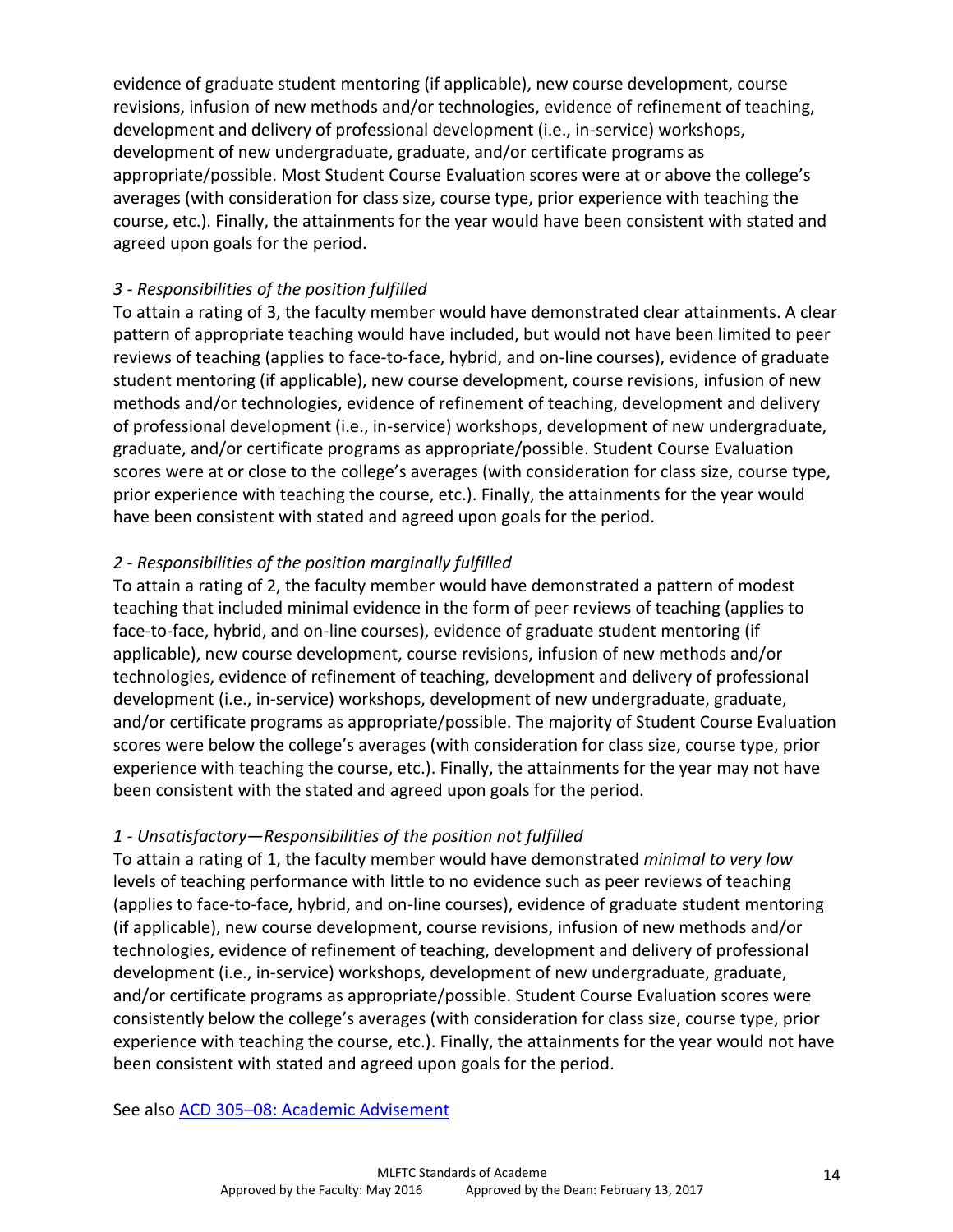## **4.3 Academic Leadership**

Mary Lou Fulton Teachers College (MLFTC) tenured/tenure-eligible (TTE) faculty members and non-tenure eligible (NTE) faculty members in the lecturer or clinical faculty categories are encouraged to make substantive contributions in teaching via academic leadership, teaching innovations, and instructional initiatives. Academic leadership occurs beyond the purview of a faculty member's assigned roles and responsibilities, and academic leadership in teaching can occur at institutional professional, and governmental or community levels. Examples of academic leadership in teaching include, but are not limited to:

- Development and delivery of local, state, regional, national, or international professional development workshops on teaching
- Demonstrated leadership in professional organizations related to the improvement of teaching and instruction
- Application, receipt, implementation, and/or analysis of external teaching-related grants
- Evidenced adoption and external recognition of new teaching paradigms, frameworks, and/or innovative approaches
- Development of new undergraduate, graduate, and/or certificate programs

See also: ACD 202–[01: Faculty Responsibilities;](https://www.asu.edu/aad/manuals/acd/acd202-01.html) ACD 304–09 - [Evaluation of Teaching;](http://www.asu.edu/aad/manuals/policyarchives/ACD/Oct1998/acd304-09.html) [ACD 304](https://www.asu.edu/aad/manuals/acd/acd304-10.html)– 10 - [Course Syllabus;](https://www.asu.edu/aad/manuals/acd/acd304-10.html) ACD 305–08 - [Academic Advisement;](http://www.asu.edu/aad/manuals/acd/acd305-08.html) ACD 506–05 - [Faculty Promotion](https://www.asu.edu/aad/manuals/acd/acd506-05.html)

# **5.0 Service**

## **5.1 Guiding Principles**

Service requires active participation and special expertise of its faculty members for its own operation and continued development. In Mary Lou Fulton Teachers College (MLFTC), all tenured/tenure-eligible (TTE) and non-tenure eligible (NTE) faculty members in the lecturer and clinical faculty members' categories are expected to demonstrate service of high-quality and high-impact, and to serve in a wide range of activities that provide service to and visibility in education and other professions. NTE faculty members with the title Instructor with teaching assignments have limited service responsibilities.

Service may be demonstrated in three areas:

- institutional,
- professional, and
- governmental or community.

The MLFTC encourages faculty members to maintain an appropriate balance between service to the College and university and service that reflects special contributions to the broader profession and community. Faculty members, in consultation with division directors, may wish to emphasize different types of service at different points in their careers.

Service may be of two types:

 That which is associated with the standard requirements of good citizenship as this type of service helps to accomplish and meet the basic obligations of the ongoing important work of the college, campus, and university. These service endeavors are essential to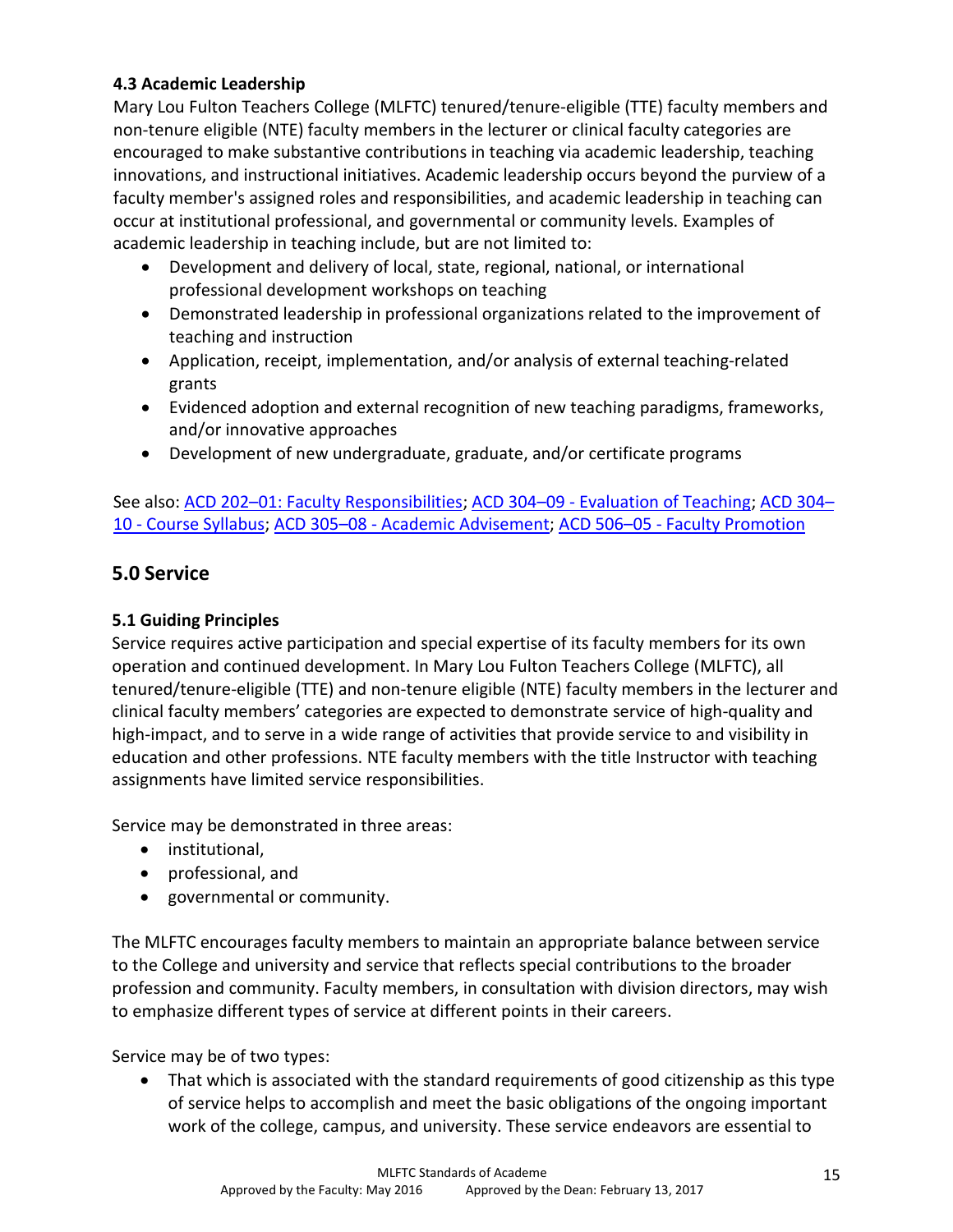the vitality of the College as they extend professional knowledge that result in the improvements of professional practice. Further, they contribute substantively to the College's local, national, and international reputation and influence. Service to the College, therefore, is an expectation of all TTE and NTE faculty members to ensure the continued effective functioning of the College.

 That which is associated with special contributions based on faculty members' expertise or scholarship and that may be provided within the college, campus, and university, but also more widely at the levels of the profession and government or community. Service as a special contribution is often selected by faculty members, because they are committed to the values of the endeavor or because they have been invited or requested to provide their particular expertise to an endeavor. Although these endeavors are sometimes within the university, they more typically arise in broader professional, governmental, or community contexts. In general, service as a special contribution and leadership of service as citizenship demonstrate a higher level of quality than ordinary service as citizenship.

Service activities and endeavors may include, but are not limited to:

- college and university service,
- serving on review panels,
- journal editorships,
- officers in professional organizations,
- consultants to schools and school districts, and
- consultants to external organizations and agencies.

The quality and impact of service rendered is more important than the quantity of service. In addition, the level of activity and time commitment of the service rendered, as well as the products created and the influence of the service rendered, provide further evidence of the quality of service. Accomplishment and significance of the service are what are most valued in judging the quality of service for the purposes of the various levels of personnel review. And while this meaningful service may be strategic to the faculty members' interests, teaching, and/or scholarly agenda, service must be in support of the general good rather than private or commercial interests.

### **5.2 Evaluation Criteria and Indicators**

All tenured/tenure-eligible (TTE) and non-tenure eligible (NTE) faculty members are provided the opportunity to present a narrative description of service activities addressing the outcomes of their efforts in regard to the levels of expectation with respect to service. The narrative will provide a context for the review of the individual's service and rationale for an expected rating.

Evidence for service quality must be documented and can include, but is not limited to:

- Culminations or products with the faculty member's contribution clearly delineated
- Letters of appointment to leadership positions
- Letters from committee or division directors, deans, or knowledgeable others that describe specific contributions
- Notice of awards or recognition for service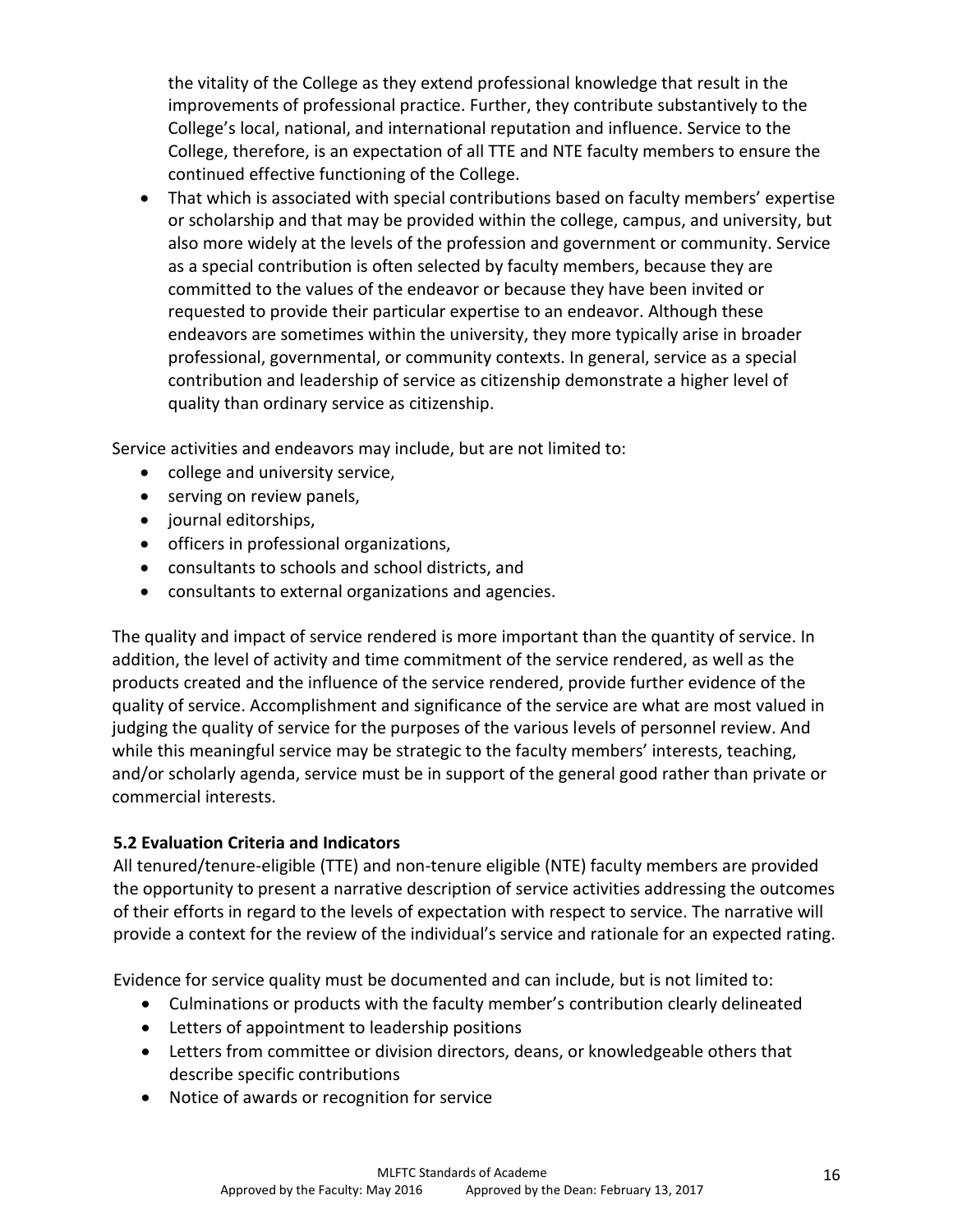Service that exceeds expectations should be accompanied by evidence (see above) that indicates the faculty member's special contributions and/or leadership accomplishments. TTE and NTE faculty members seeking promotion (or tenure in the case of TTE faculty) should be strategic in their selection of and commitment of time to service activities, and they should be certain to demonstrate the quality of service associated with special contributions and leadership roles they exercise in fulfilling their service endeavors. Faculty members are encouraged to be strategic in their selection of service by connecting service goals to scholarly activities or teaching as well.

*5 - Responsibilities of the position exceeded in a sustained and outstanding manner* To attain a rating of 5, the faculty member would have had ratings of 4 (or 5) for each of the past two years and the rating for this year must be sufficient to warrant a rating of 5. A clear pattern of exceptional service that reflects impact, influence or contribution to the field would have been exhibited. Accomplishments would have included, but would not have been limited to program, division, college, university, professional, and public or community service. Examples include serving as a leader on college, university, or professional organization committees including efforts leading to recognition of MLFTC programs; mentoring of other faculty in the college; refereed journal associate editorship and/or refereed journal reviewer; leadership in national, regional, state, and/or professional associations, educational agencies and organizations. Leadership on committees, task forces, etc. more likely would be expected from senior faculty members. Membership on committees, task forces, etc. more likely would be seen among junior faculty members. Finally, the attainments for the year would have been consistent with stated and agreed upon goals for the period.

### *4 - Responsibilities of the position exceeded*

To attain a rating of 4, the faculty member would have demonstrated a clear pattern of excellent service that reflects impact, influence or contribution to the field would have been exhibited. Accomplishments would have included, but would not have been limited to a mix of program, college, university, professional, and public or community service. Examples include serving as a leader on program, division, college, university, or professional organization committees including efforts leading to recognition of MLFTC programs; mentoring of other faculty in the college; refereed journal associate editorship and/or refereed journal reviewer; leadership in national, regional, state, and/or professional associations, educational agencies and organizations. Leadership on committees, task forces, etc. more likely would be seen among senior faculty members. Membership on committees, task forces, etc. more likely would be seen among junior faculty members. Finally, the attainments for the year would have been consistent with stated and agreed upon goals for the period.

### *3 - Responsibilities of the position fulfilled*

To attain a rating of 3, the faculty member would have demonstrated a clear pattern of appropriate service that reflects impact, influence or contribution to the field would have been exhibited. Accomplishments would have included, but would not have been limited to a mix of program, division, college, university, professional, and public or community service. Examples of evidence may include some of the following: Serving as a leader on program, college, university, or professional organization committees including efforts leading to recognition of MLFTC programs; mentoring of other faculty in the college; refereed journal associate editorship and/or refereed journal reviewer; leadership in national, regional, state, and/or